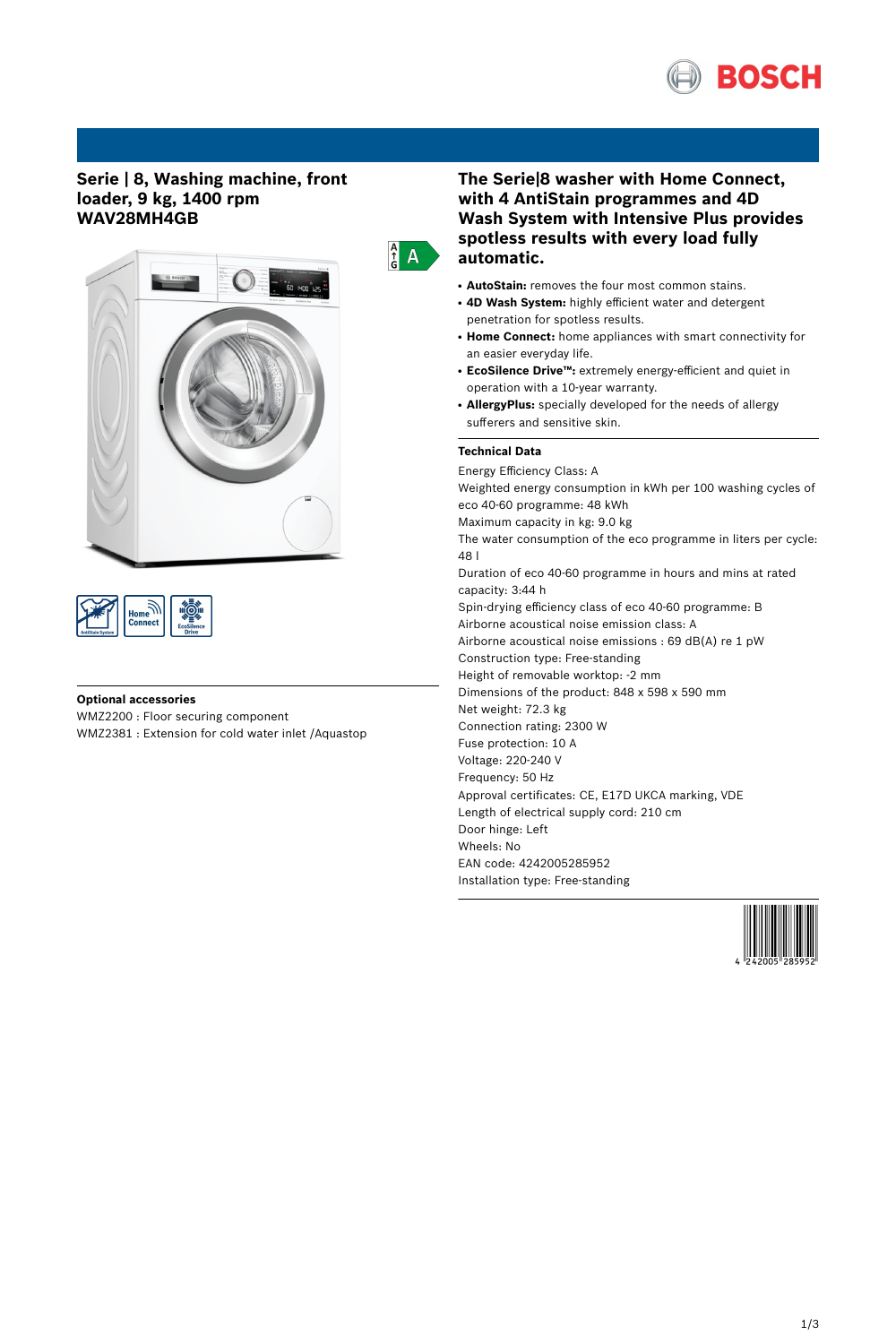

**Serie | 8, Washing machine, front loader, 9 kg, 1400 rpm WAV28MH4GB**

**The Serie|8 washer with Home Connect, with 4 AntiStain programmes and 4D Wash System with Intensive Plus provides spotless results with every load fully automatic.**

#### **Performance**

- Energy Efficiency Class<sup>1</sup>: A
- Energy<sup>2</sup> / Water<sup>3</sup>: 48 kWh / 48 litres
- Load capacity: <sup>1</sup> <sup>9</sup> kg
- Programme duration<sup>4</sup>: 3:44 h:min
- Spin drying efficiency class: <sup>B</sup>
- Spin speed\*\*: <sup>400</sup> <sup>1400</sup> rpm
- Noise level: <sup>69</sup> dB (A) re <sup>1</sup> pW
- Noise efficiency class: <sup>A</sup>

#### **Programmes/functions**

- Standard programmes: cottons, easy care, delicates, wool hand wash
- Special programmes: Allergy +, Drum clean with reminder, Shirts, jeans/dark laundry, Drain / Spin, Mixed Load, Sportswear, Single Rinse, Super Quick 15/30

#### **Key features**

- Home Connect: Remote Monitoring and Control, iService Remote, Energy Management Photovoltaic
- AutoStain Removal System with <sup>4</sup> stain options actioned with standard programmes
- Touch control buttons: On/off, Ready in, stain selection, Intensive Plus, Rinse Plus, Remote Start, start/pause with reload function, Temperature selection, SpeedPerfect, Prewash, Spin speed reduction/Rinse Hold

### **Additional features**

- Reload function: Be flexible in adding laundry items even after start of the wash cycle.
- Large LCD display for programme status indication, temperature selection, max. spin speed, remaining time and

24 hours end time delay, stain selection and consumption indication

- 4D Wash System: highly efficient water and detergent fabric penetration for spotless results.
- Drum volume: <sup>65</sup> litres
- Drum interior light
- VarioDrum: gentle and efficient washing
- Drum clean with reminder function
- Large chrome, white door with 171° opening
- Reload function: Flexibility in adding laundry items into the drum, even after the wash cycle has started.
- EcoSilence drive with <sup>10</sup> year warranty
- EcoSilence drive with <sup>10</sup> year warranty
- ActiveWater Plus: for highly efficient use of water even with small loads thanks to automatic load detection.
- Consump indicator energy+water, AutoStain Removal System
- AntiVibration Design for more stability and quietness
- Sound insulation by additional noise reduction material
- Sound insulation by additional noise reduction material
- Multiple Water Protection
- EcoBar Plus function: five possible levels of energy and water consumption
- Control dial with integrated On / Off mode
- Foam detection system
- Overdosage indication
- Safeguard monitoring system adjusts load distribution and programme settings to protect clothes
- Child lock
- Acoustic signals: Buzzer
- Detergent dispensing: easy clean
- Divider for Liquid Detergent

### **Technical Information**

- Slide-under installation
- Dimensions (H x W): 84.8 cm x 59.8 cm
- Appliance depth: 59.0 cm
- Appliance depth incl. door: 63.2 cm
- Appliance depth with open door: 106.3 cm
- *¹ Scale of Energy Efficiency Classes from A to G*
- *² Energy consumption in kWh per 100 cycles (in programme Eco 40-60)*
- *³ Weighted water consumption in litres per cycle (in programme Eco 40-60)*
- *⁴ Duration of Eco 40-60 programme*
- *\*\* Values are rounded.*